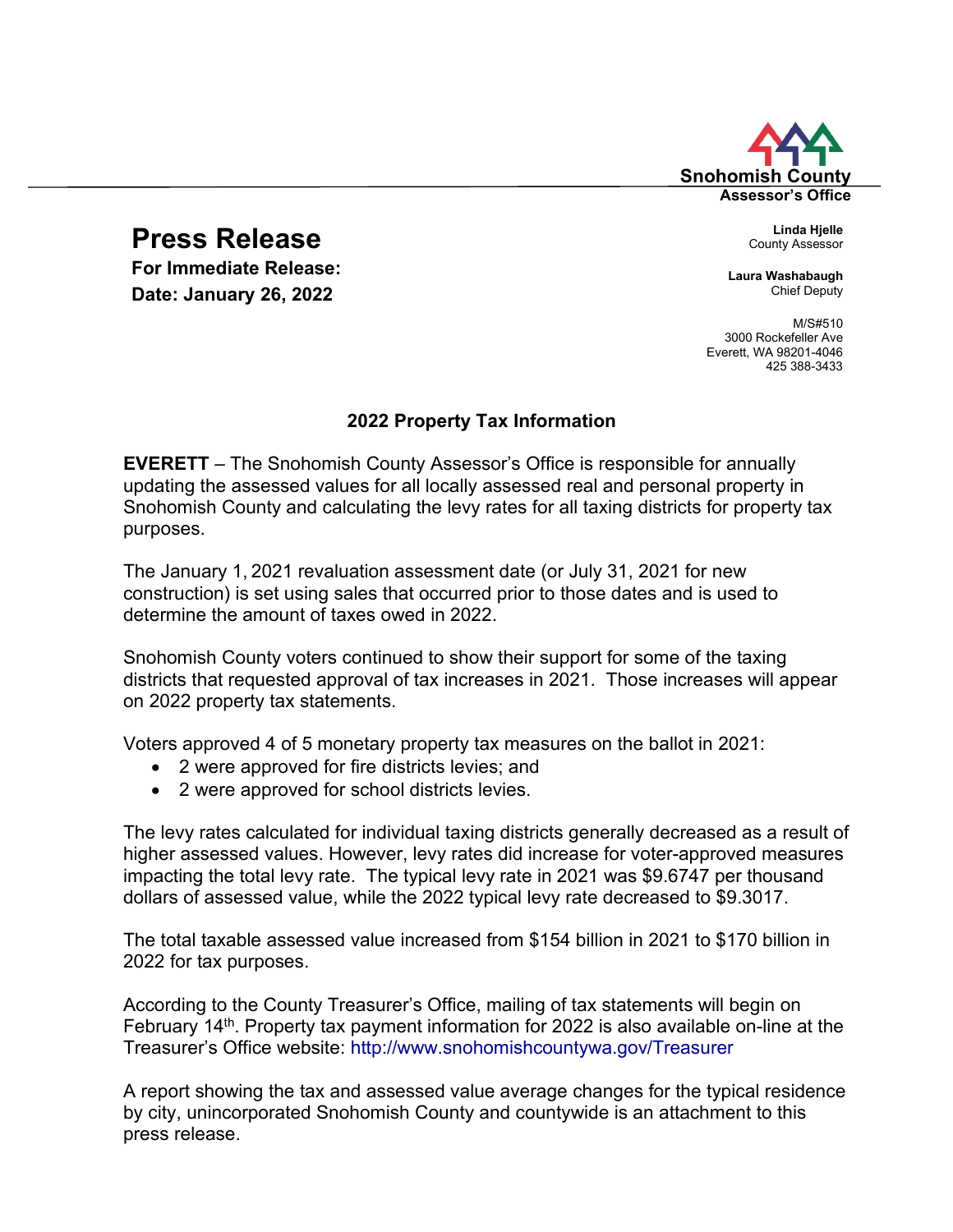Property taxes to be collected this year by all taxing districts in Snohomish County will show an overall 6.05% increase over last year. Property taxes for all purposes will total \$1.583 billion in 2022, up \$90.3 million over 2021's \$1.493 billion that was levied for all taxing districts.

For more information on how property tax levies are calculated, visit the Assessor's website at: <http://www.snohomishcountywa.gov/333/Levy>

Property tax relief is available for limited income senior citizens/people with disabilities. Legislation was passed in 2019 that provided changes to the program beginning in 2020 increasing the amount of disposable income you can have and qualify.

For the 2022 property tax year, the disposable income threshold for Snohomish County residents participating in and applying for the Senior Citizens/People with Disabilities Exemption program is \$55,743. Participants are required to reside in their principle residence located in this county for 6 months per calendar year to qualify for 2022 tax relief.

The State Legislature passed SHB1438 in 2021 which also expanded eligibility for the exemption program in 2022, by allowing deductions for common health care related items. Newly deductible costs can include but are not limited to the costs of Medicare supplemental insurance, durable medical equipment, mobility enhancing equipment, prosthetic devices and naturopathic medicines.

There are several tax relief programs available that are administered by the Assessor's office. Information about the programs can be found on the back side of the property tax statements or by visiting the Assessor's office website at: <http://www.snohomishcountywa.gov/Assessor>

Attachments: Assessed Value and Taxes by City Property Tax Distribution Pie Chart

### **END**

### **Contacts**

Linda Hjelle, Assessor, Phone: 425-388-3678 Email: [linda.hjelle@snoco.org](mailto:linda.hjelle@snoco.org)

Laura Washabaugh, Chief Deputy Assessor, Phone: 425-388-3446 Email: [laura.washabaugh@snoco.org](mailto:laura.washabaugh@snoco.org)

Chris Huyboom, Levy Comptroller, Phone 425-388-3646 Email: [christoff.huyboom@snoco.org](mailto:christoff.huyboom@snoco.org)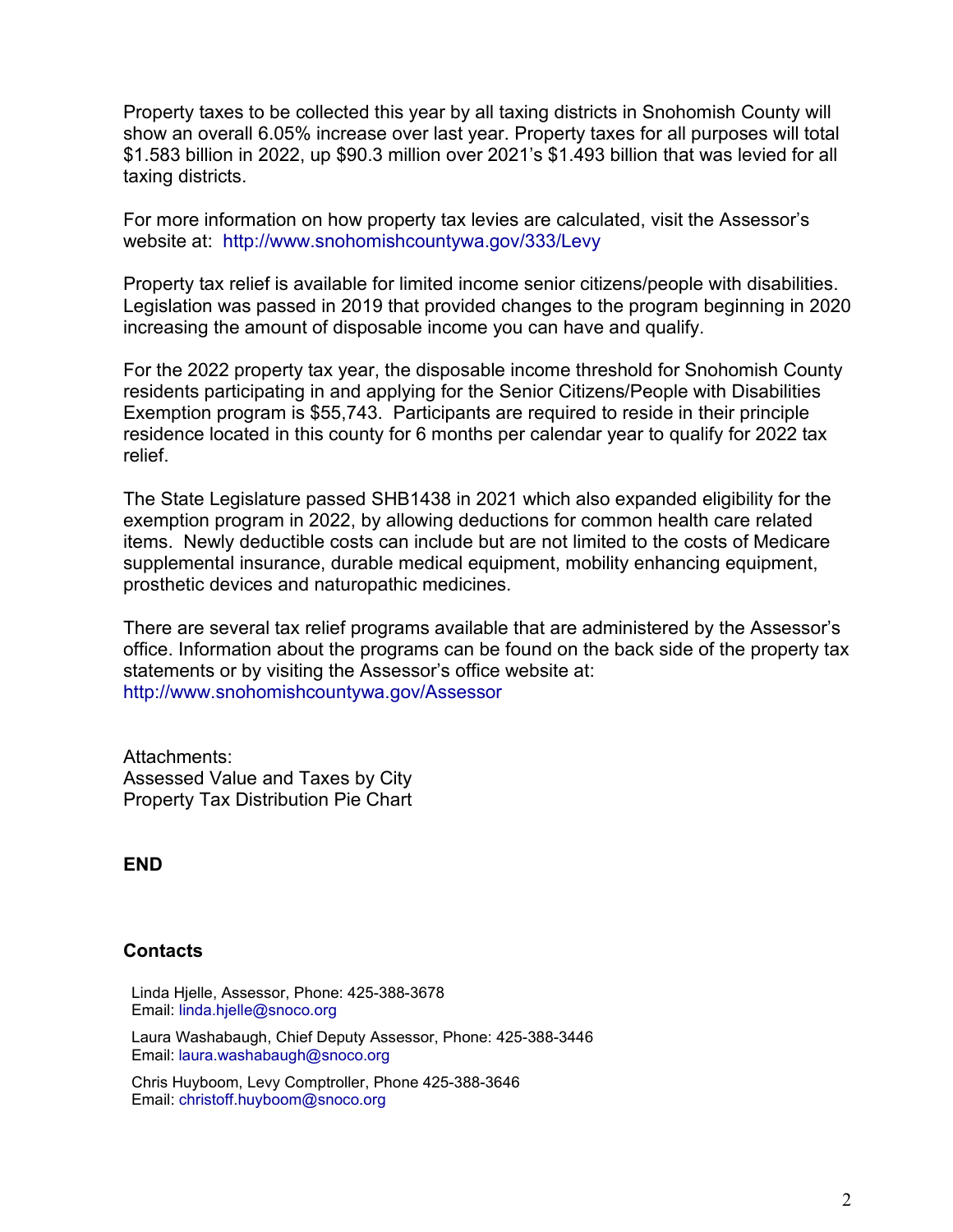#### ASSESSED VALUE AND TAXES BY CITY Typical Residence in 2021 and 2022

|                     | 2021      | 2021     |            | 2022      | 2022     |           |          | Average | Average |
|---------------------|-----------|----------|------------|-----------|----------|-----------|----------|---------|---------|
|                     | Average   | Typical  |            | Average   | Typical  |           |          | Percent | Percent |
|                     | Residence | Levy     | 2021       | Residence | Levy     | 2022      | Tax      | Value   | Tax     |
| City                | Value     | Rate (1) | Tax        | Value     | Rate (1) | Tax       | Change   | Change  | Change  |
| Arlington           | 351,100   | 9.0323   | 3, 171.24  | 392,700   | 9.3226   | 3,660.99  | 489.74   | 11.8%   | 15.4%   |
| Bothell             | 584,800   | 9.9807   | 5,836.71   | 666,000   | 9.2181   | 6, 139.25 | 302.54   | 13.9%   | 5.2%    |
| Brier               | 637,400   | 8.0360   | 5, 122. 15 | 712,800   | 8.0816   | 5,760.56  | 638.42   | 11.8%   | 12.5%   |
| Darrington          | 189,300   | 9.4190   | 1,783.02   | 220,600   | 8.5226   | 1,880.09  | 97.07    | 16.5%   | 5.4%    |
| Edmonds             | 672,300   | 8.2073   | 5,517.77   | 732,700   | 8.2702   | 6,059.58  | 541.81   | 9.0%    | 9.8%    |
| Everett             | 382,800   | 9.9342   | 3,802.81   | 424,500   | 9.1558   | 3,886.64  | 83.83    | 10.9%   | 2.2%    |
| Gold Bar            | 244,000   | 9.2224   | 2,250.27   | 278,800   | 8.6829   | 2,420.79  | 170.53   | 14.3%   | 7.6%    |
| Granite Falls       | 309,000   | 11.1251  | 3,437.66   | 358,900   | 9.8306   | 3,528.20  | 90.55    | 16.1%   | 2.6%    |
| Index               | 227,600   | 7.3041   | 1,662.41   | 252,200   | 6.8493   | 1,727.39  | 64.98    | 10.8%   | 3.9%    |
| Lake Stevens        | 413,200   | 10.1832  | 4,207.70   | 460,800   | 9.8328   | 4,530.95  | 323.26   | 11.5%   | 7.7%    |
| Lynnwood            | 450,100   | 8.9316   | 4,020.11   | 496,400   | 8.9669   | 4,451.17  | 431.06   | 10.3%   | 10.7%   |
| Marysville          | 359,900   | 10.8684  | 3,911.54   | 405,200   | 10.1031  | 4,093.78  | 182.24   | 12.6%   | 4.7%    |
| Mill Creek          | 607,100   | 9.5931   | 5,823.97   | 680,600   | 8.7489   | 5,954.50  | 130.53   | 12.1%   | 2.2%    |
| Monroe              | 407,700   | 9.4749   | 3,862.92   | 444,600   | 9.3362   | 4,150.87  | 287.96   | 9.1%    | 7.5%    |
| Mountlake Terrace   | 432,200   | 8.6418   | 3,734.99   | 480,500   | 8.6847   | 4,173.00  | 438.01   | 11.2%   | 11.7%   |
| Mukilteo            | 599,600   | 8.7245   | 5, 231.21  | 646,300   | 8.3932   | 5,424.53  | 193.31   | 7.8%    | 3.7%    |
| Snohomish           | 428,300   | 11.3949  | 4,880.44   | 468,700   | 10.7812  | 5,053.15  | 172.71   | 9.4%    | 3.5%    |
| Stanwood            | 369,700   | 10.4940  | 3,879.63   | 407,200   | 9.8966   | 4,029.90  | 150.26   | 10.1%   | 3.9%    |
| Sultan              | 286,600   | 9.7739   | 2,801.20   | 330,400   | 9.1161   | 3,011.96  | 210.76   | 15.3%   | 7.5%    |
| Woodway             | 1,623,900 | 8.0468   | 13,067.20  | 1,778,400 | 8.1549   | 14,502.67 | 1,435.48 | 9.5%    | 11.0%   |
| Unincorporated Area | 482,800   | 9.9662   | 4,811.68   | 541,500   | 9.4126   | 5,096.92  | 285.24   | 12.2%   | 5.9%    |
| Snohomish County    | 485,300   | 9.6747   | 4,695.13   | 540,300   | 9.3017   | 5,025.71  | 330.58   | 11.3%   | 7.0%    |

(1) Rates vary within most cities. The rate shown is the predominant rate. The rates for Unincorporated and County are average rates.

#### Notes:

These numbers are provided for information only and are not intended for use in official documents. The '2022 Average Residence Value' is the 01/01/2021 assessed value for 2022 tax collections.